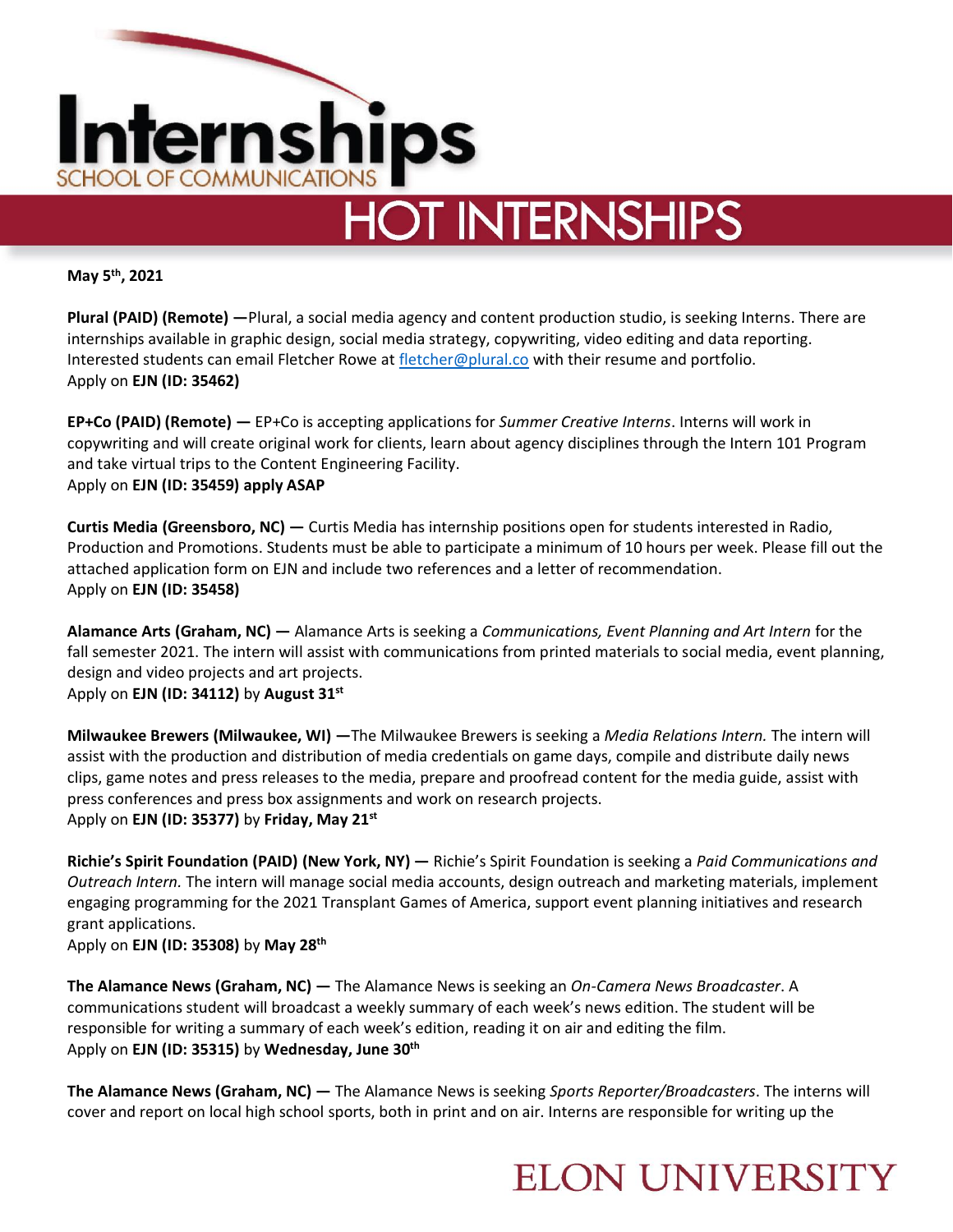



games, posting on the website, taking footage of the events and providing a wrap-up or voiceover for a film summary on social media.

Apply on **EJN (ID: 35316)** by **Wednesday, June 30th**

**Nonprofit Sector News (Remote) —** Nonprofit Sector News is accepting applications for *Summer 2021 Journalism Interns.* Interns will propose story ideas conduct research and interviews and receive feedback on their writing. Interested students should send a letter of application, a resume, three journalism references and links to five stories they've written.

Apply on **EJN (ID: 35297)** by **Friday, May 7th**

**Spectrum News (PAID) (Remote) —** Spectrum is accepting applications for the *Midwest Summer 2021 General News Internship*. The intern will complete a core assignment, complete a portfolio project, attend internship development activities, participate in rotating opportunities and learn the evolution of a news story from story assignment to completion.

Apply on **EJN (ID: 35258)** by **Wednesday, May 19th**

**Unlearn (Graham, NC) —** Unlearn is a feature-length documentary currently in production. Unlearn is currently accepting applications for Documentary Interns to work in camera, sound, editing, social media/marketing/PR, postproduction, grant writing/fundraising and general PAs. Apply on **EJN (ID: 35296)** 

**MedGlobal (Remote) —** MedGlobal is seeking a *Communications & Advocacy Intern.* The intern will write, develop and collect content for blog posts, reports, updates, press releases and other resources, assist with social media on a regular basis, create a weekly Situation update related to the key political, humanitarian and human rights events in countries, research policies related to the advocacy, contribute ideas for new graphic designs, assist with media opportunities and outreach and copy-edit promotional materials and content. Apply on **EJN (ID: 35240)** by **Wednesday, May 26th**

**Woodwell Climate Research Center (Falmouth, MA/Remote) —** Woodwell Climate Research Center is seeking a *Summer 2021 Communications & Development Intern.* The intern will write stories of different areas of our work, help design a campaign for Giving Tuesday, brainstorm ideas for community engagement with a fundraising event and write content and develop marketing materials. Apply on **EJN (ID: 35237)** by **Friday, May 14th**

**Cities for Financial Empowerment Fund (PAID) (Remote) —** The Cities for Financial Empowerment Fund is seeking a *Communications Intern for Summer 2021.* The intern will support the facilitation of a national social media campaign, including content creation and correspondence with participants and support graphic design, content creation and research.

Apply on **EJN (ID: 35236)** by **Wednesday, May 26th**

**Malala Fund (PAID) (New York, NY) —** The Malala Fund is seeking a Summer 2021 Editorial Intern. The intern will support the communications team by researching, writing and editing original content for the digital publication and newsletter. The intern will also attend special virtual events, receive individualized resume help and mentorship and access to the Malala Fund e-learning portal.

Apply on **EJN (ID: 35203)** by **Sunday, May 16th** 

## **ELON UNIVERSITY**